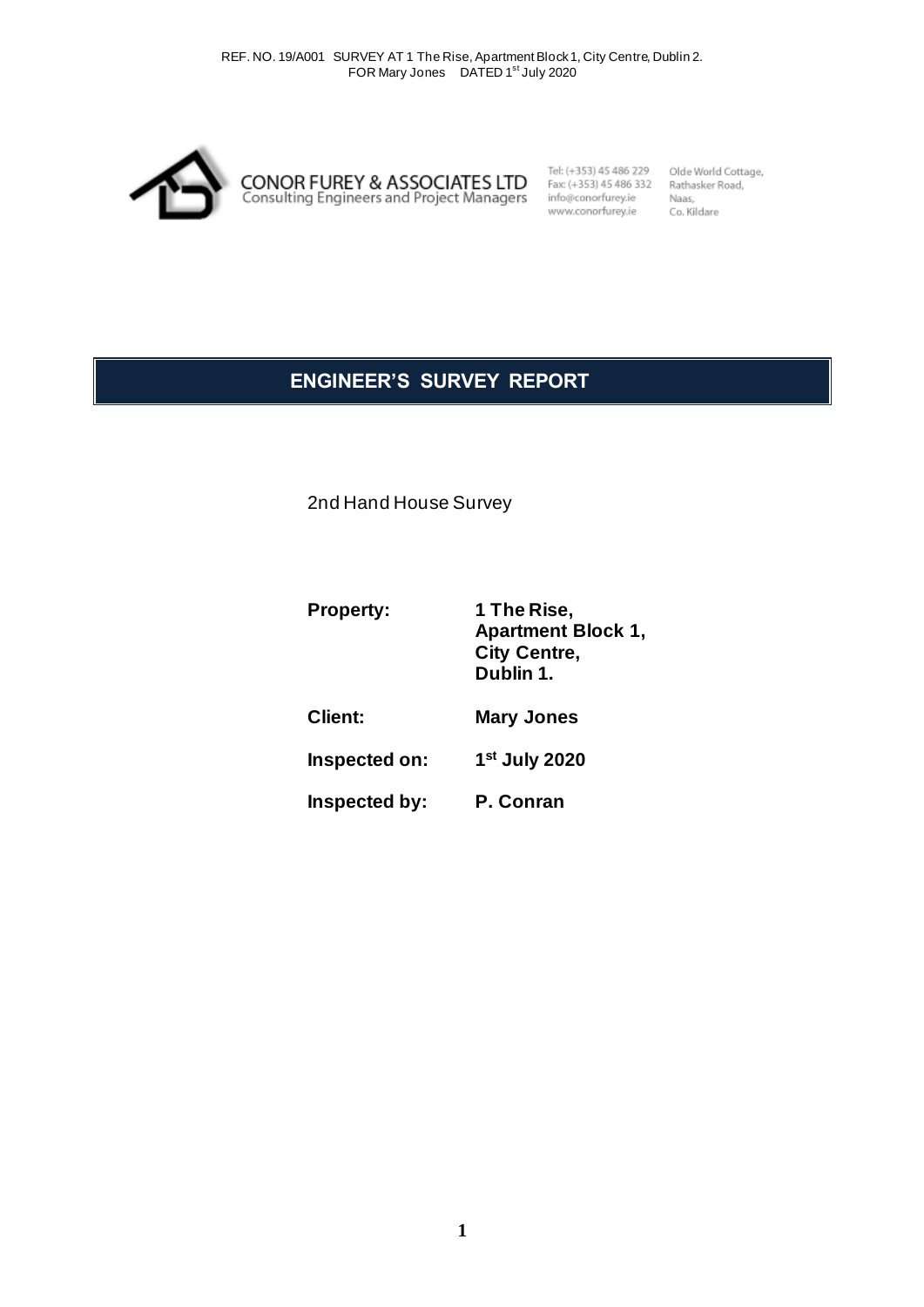# **TABLE OF CONTENTS**

| <b>GENERAL INFORMATION</b>                               |                                                                                                                          | Page                                              |
|----------------------------------------------------------|--------------------------------------------------------------------------------------------------------------------------|---------------------------------------------------|
| A <sub>1</sub><br>A2<br>A3<br>A4<br>A5                   | Name and Address of Client<br>Address of property<br>Date of Inspection<br>Client's Brief<br>Use of the Report           | 3<br>$\begin{array}{c}\n3 \\ 3 \\ 3\n\end{array}$ |
| <b>B1</b>                                                | <b>Executive Summary</b>                                                                                                 | 4                                                 |
|                                                          | <b>INTRODUCTION</b>                                                                                                      |                                                   |
| C <sub>1</sub><br>C <sub>2</sub><br>C3<br>C <sub>4</sub> | Second Hand Property Characteristics<br>Scope of Survey<br><b>Survey Procedures</b><br><b>Restrictions during Survey</b> | 5<br>5<br>5<br>5                                  |
|                                                          | <b>DETAILS OF SURVEY</b>                                                                                                 |                                                   |
| D <sub>1</sub><br>D <sub>2</sub>                         | <b>Exterior Survey</b><br><b>Interior Survey</b>                                                                         | 6<br>8                                            |
|                                                          | <b>CONCLUSIONS &amp; RECOMMENDATIONS</b>                                                                                 |                                                   |
| E1<br>E2                                                 | <b>Note</b><br>Signature                                                                                                 | 13<br>13                                          |
| F                                                        | <b>APPENDIX A - PHOTOGRAPHS</b>                                                                                          | 14                                                |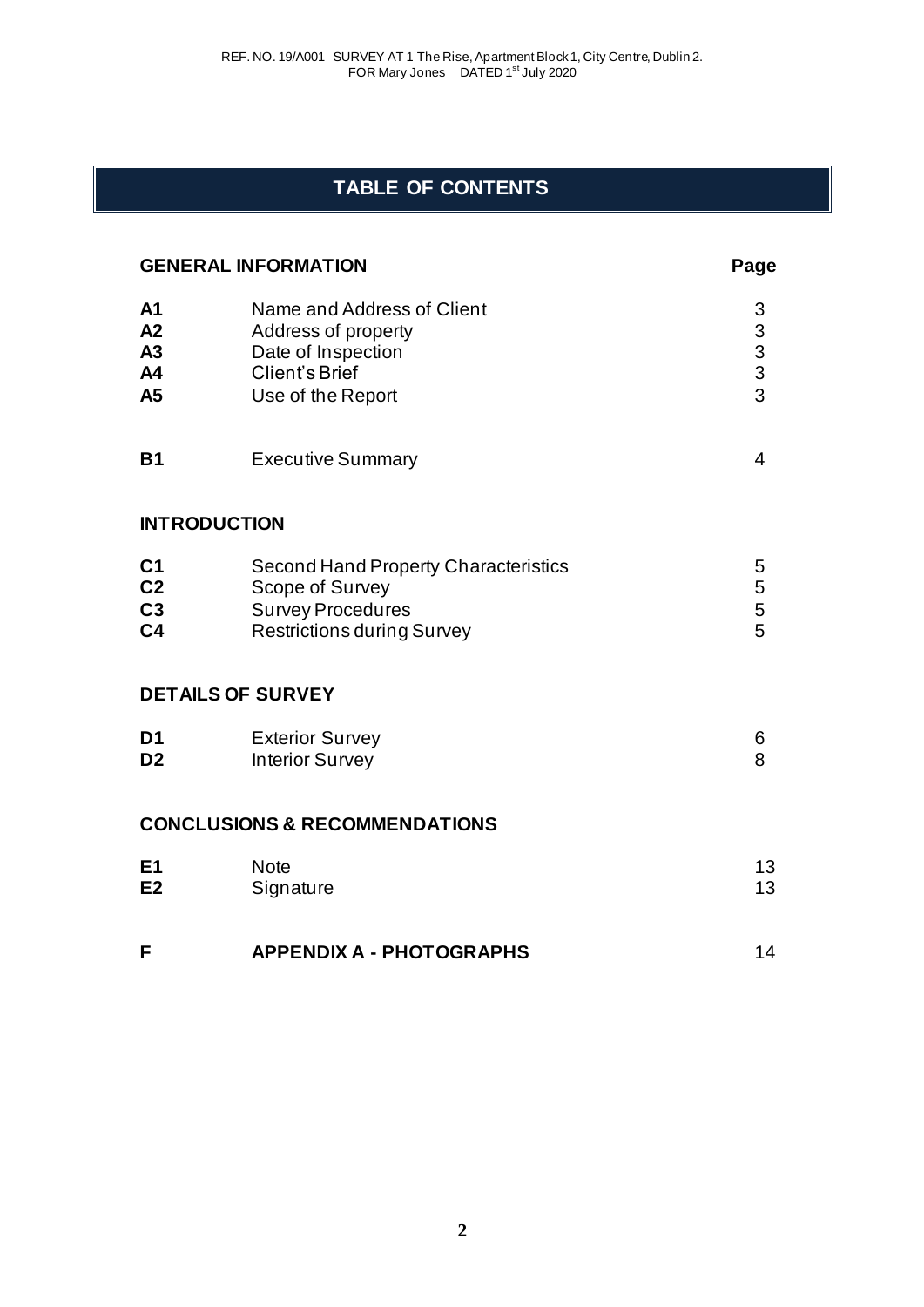## **GENERAL INFORMATION**

**A1 Name and Address of Client Mary Jones, Castle View, The County, Rural Ireland.**

**A2 Address of Property 1 The Rise,**

**Apartment Block 1, City Centre, Dublin 2.**

#### **A3 Date of Inspection 1**

**st July 2020**

## **A4 Client's Brief**

Conor Furey & Associates Ltd. was requested to carry out an Engineers Survey of the above-mentioned property. This survey was required to record the current condition (by visual inspection only) of the property. This report does not make any reference to the planning status of the property.

## **A5 Use of the Report**

This report is for the use of Mary Jones to record the current condition of the property on July 1st 2020.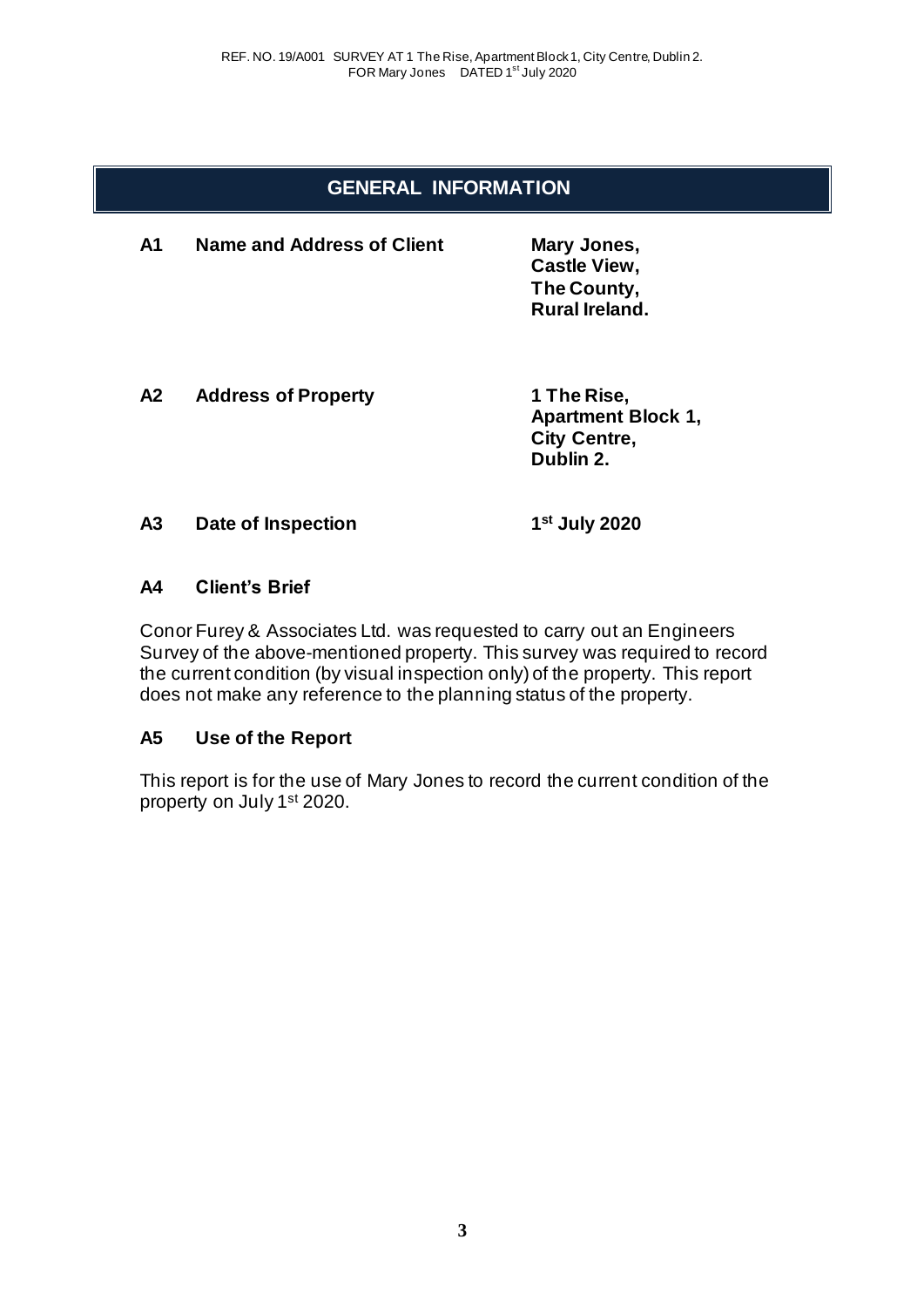## **EXECUTIVE SUMMARY**

The property is located at 1 The Rise, Apartment Block 1, City Centre, Dublin 2. It is a first floor apartment in a two storey block of similar apartments located in a residential area.

We understand that the apartments were built in 2001 (not confirmed by us). Based on our visual survey there is no evidence of any structural issues with the apartment block. Some hairline cracks were noted but these are not structurally significant.

Externally the apartment block is well maintained. Internally in the common areas the apartment block is well maintained. Together these indicate that the management company is doing a good job but note that we have no detailed knowledge of how the management company operates.

Internally the apartment is in reasonably good condition and no significant structural issues were noted.

Our main concern following the survey was about the ventilation ducts in the attic space. One of these is coming from the apartment below and we recommend that this pipe should be boxed off with fire proof materials from the rest of the attic space. All of the five ducts in the attic space need new flexible ducting that is properly connected to the roof outlets and the pipe up-stands. We noted that the soil vent pipe duct has fallen into the water tank.

The water tank and pipes in the attic space need to be insulated.

The extract fans need to be checked and made operational.

The kitchen units need maintenance and in the short to medium term replacement may be considered.

The sanitary ware and the tiles need a good cleaning.

As with all apartments it is important to get the information regarding the maintenance of the external of the property and the long term structural maintenance of the overall block.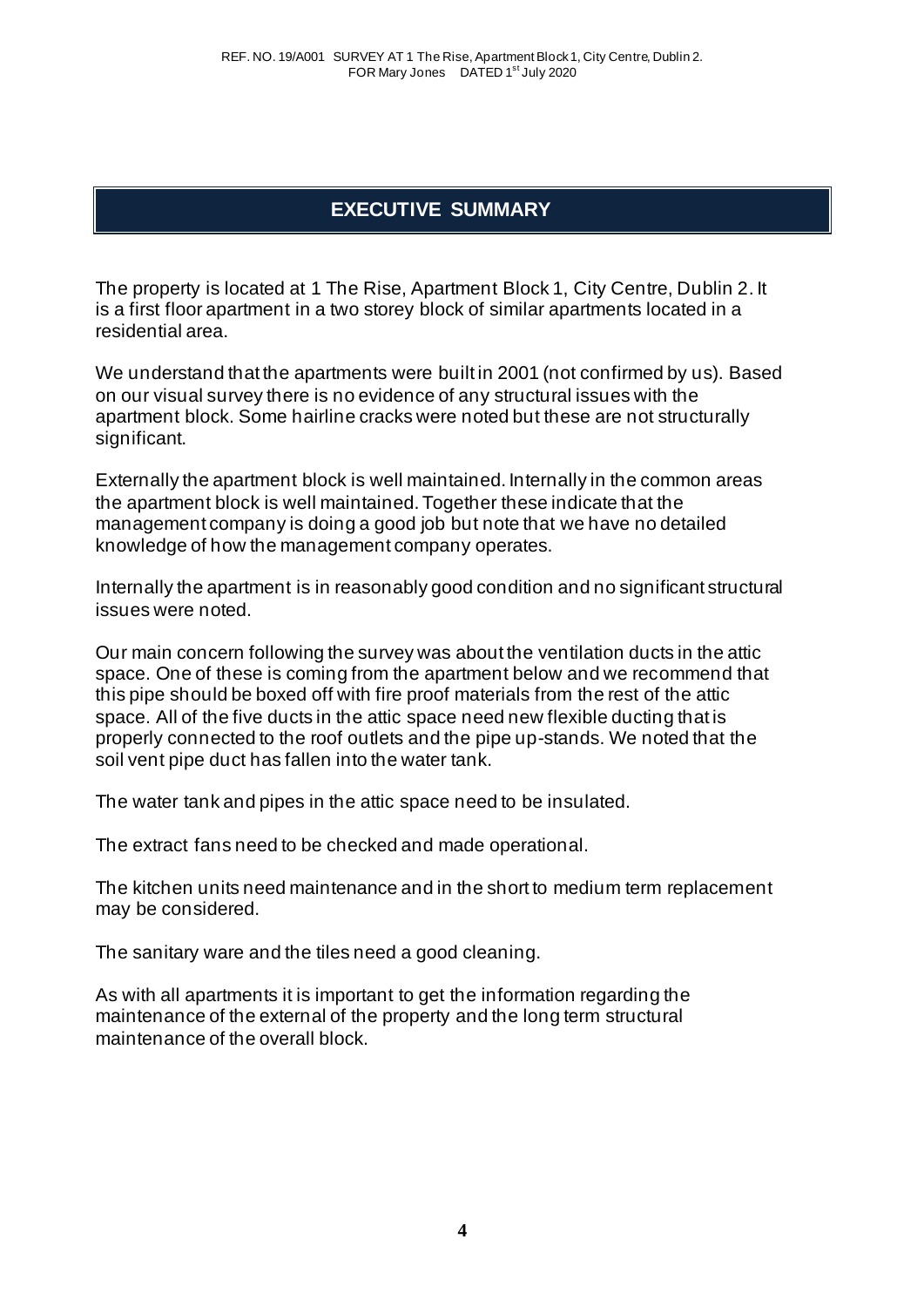# **INTRODUCTION**

## **C1 Second hand property**

The survey is intended to establish the condition of the property at the time of the inspection. As the dwelling is a second hand property, any reference to the finish of the property (unless specifically mentioned) is based on the fact that the property will need general decoration. In respect of the general condition of the doors as a second hand property, there will be inevitable wear in the door mechanisms and there is likely to be door keys missing. We would recommend that a specific request be made of the vendors to supply these if possible. Any comments relating to decoration or condition of doors should bear the above comments in mind.

Where reference is made to hairline cracks, it refers to cracks that the author does not consider at this moment, to be structurally significant. It does not offer a full indemnity in respect of the cracks as there is always the possibility that should a problem arise in the future from some event not identifiable at present the evidence may appear in the same area as these cracks.

## **C2 Scope of Survey**

As stated previously this survey was conducted to record the visual current condition of the property on the day of inspection. Our Client requested us to conduct this survey as a pre-purchase survey in order to report on the general condition of the property as the property is a second hand property the survey will take into consideration the age when commenting on the standard of paintwork and decorative finishes.

Note that no planning issues in relation to this property have been investigated as part of this survey and such investigation is beyond the scope of this survey.

## **C3 Survey Procedures**

The survey took the form of a visual inspection.

## **C4 Restrictions during Survey**

Our inspection of the property was a visual inspection only to those areas accessible to ourselves. These areas are namely as follows:

- External roof inspection and site details were carried out from ground level only.
- Attic space (inspection from view at attic access hatch location only).
- All interior habitable rooms.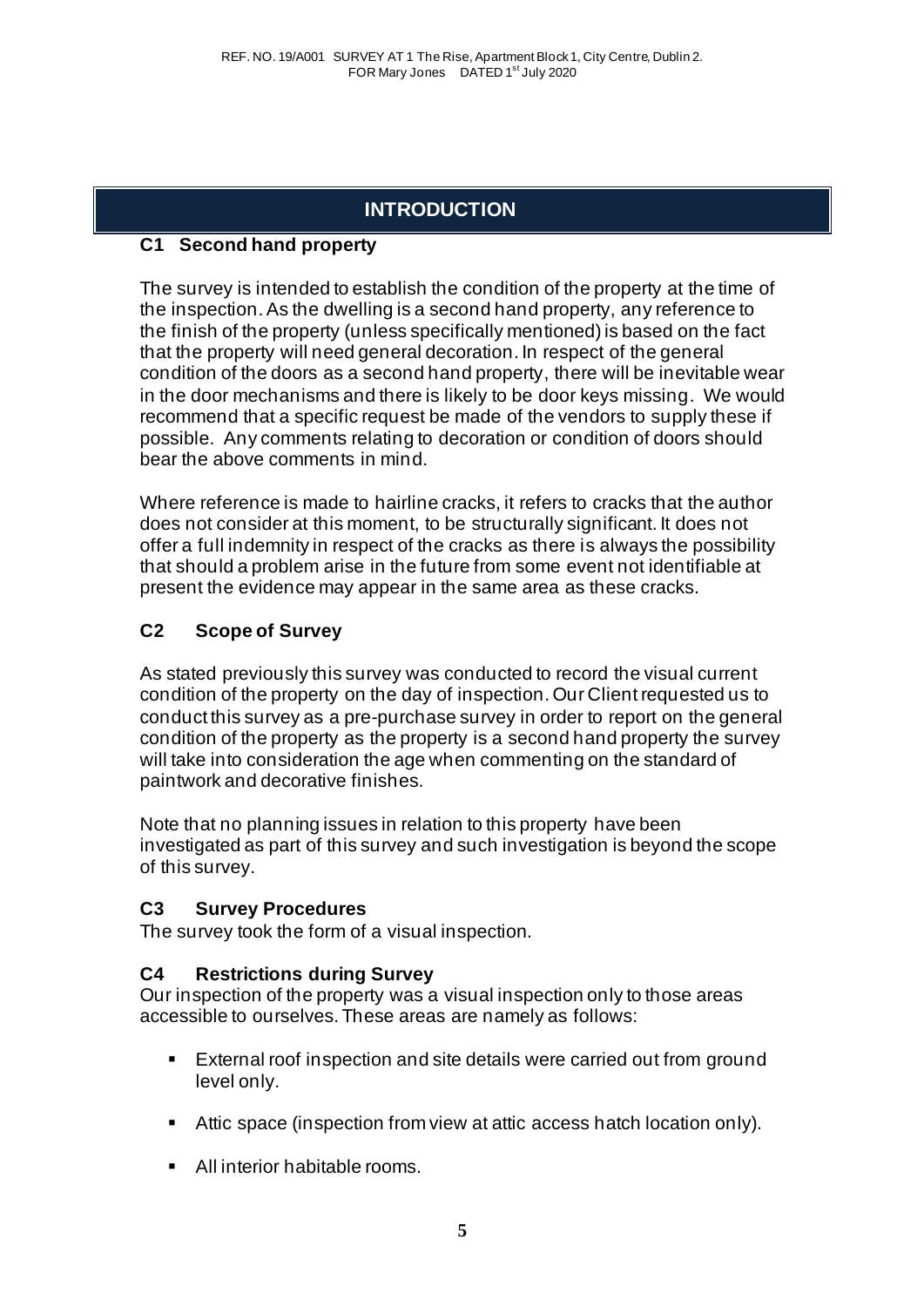# **EXTERIOR SURVEY**

## **A Roofs:**

## **General**

This property is a first floor apartment located in a purpose built two storey apartment block. This apartment has access to the attic space directly over the apartment and the water tank for the apartment is located in this attic space.

The roof is a pitched timber truss roof with concrete tiles.

The maintenance of the roof is a management company responsibility that ultimately comes back to the owners of all the apartments as a shared responsibility.

We carried out a visual inspection of the roof immediately above the location of this apartment. We did not carry out an inspection of the complete roof over the whole block as this is outside of the scope of our survey.

## **Pitched Roof Coverings**

Roof tiles are complete. Bedding mortar at verges, ridges and valleys is complete and free from cracks. Proprietary venting tiles are present, where needed. Proprietary ridge systems are complete. There are no cracked or slipped tiles. The roof covering is free from mortar. The line is even and the gauge is correct.

## **Cheek Roof over Living Room Window**

Tiling is complete and free from cracked or slipping tiles. Flashings and soakers are correctly installed. Flashings and edge details are complete.

## **Eaves**

PVC fascia and soffit in good condition. Ventilation openings are adequate.

## **B Walls:**

#### **General**

Block built two storey block finished generally with a dash render. Decorative brick panels and lintels to the front elevation. This apartment is a first floor apartment with an external wall to the front elevation. The rear of the apartment is an internal wall with an access corridor running between the rear wall of the apartment and the rear external wall of the block. The side walls of the apartment are block party walls. One party wall is shared with the common stairs and access corridors. The other party wall is shared with a neighbouring apartment.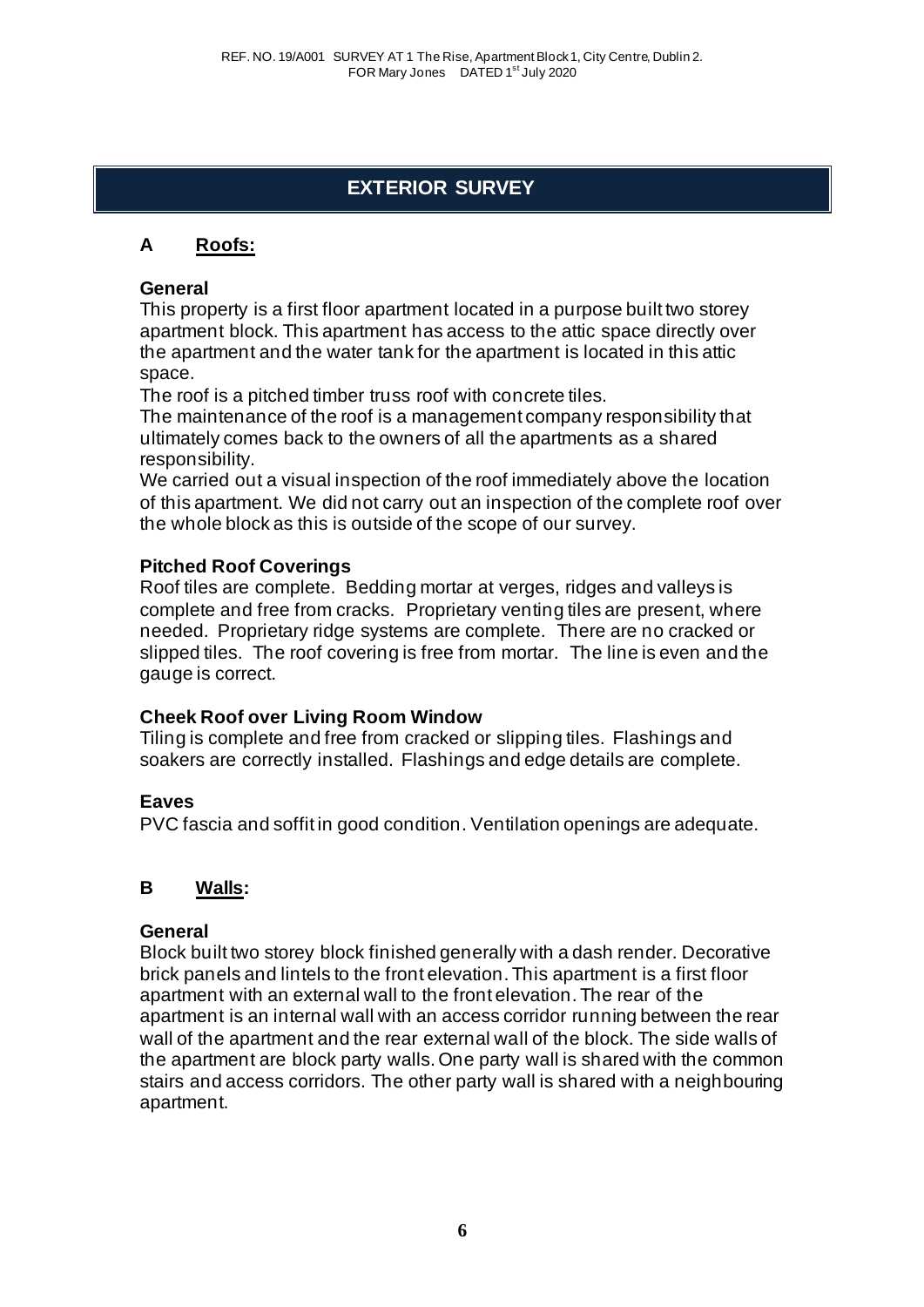## **Block Walls**

All in good condition. Some hairline cracks were noted but these are not structurally significant.

## **Brickwork**

Pointing is complete. Brickwork is clean and free from mortar splashes. Mortar is of a consistent colour. No structurally significant cracks were noted.

## **Ancillary Items**:

## **Rainwater Goods**

Valley gutters are clean and free from debris. Gutters, brackets and stop ends are positioned properly and are complete and undamaged. Falls to outlets are correct. Fixings and joints are correct and components are complete and undamaged. Downpipes are connected to outfall, where required.

## **Waste Pipes**

Making good has been completed neatly where waste pipes pass through the wall.

## **Gulley Traps**

Gulley traps are all situated to meet downpipes. Gulley traps are sealed to concrete path. No water can escape down back or sides of Gutter Trap. A.J. are positioned correctly and are accessible. All gulley trap covers are fitted.

## **Overflow Pipes**

Overflows can be readily seen. Pipes are not too short at low level. Making good is complete around pipes.

## **Windows and Doors**

Window frames are free from chips and splits. Cills and drip moulds are undamaged. Doors are undamaged. Mastic is present and applied properly, where specified. Glazing method is correct. Glass is not cracked or scratched. Glass is reasonably clean and free from paint splashes.

## **Foot Paths**

The foot paths are all neatly laid with suitable expansion joints and with no significant settlement noted at the time of the inspection.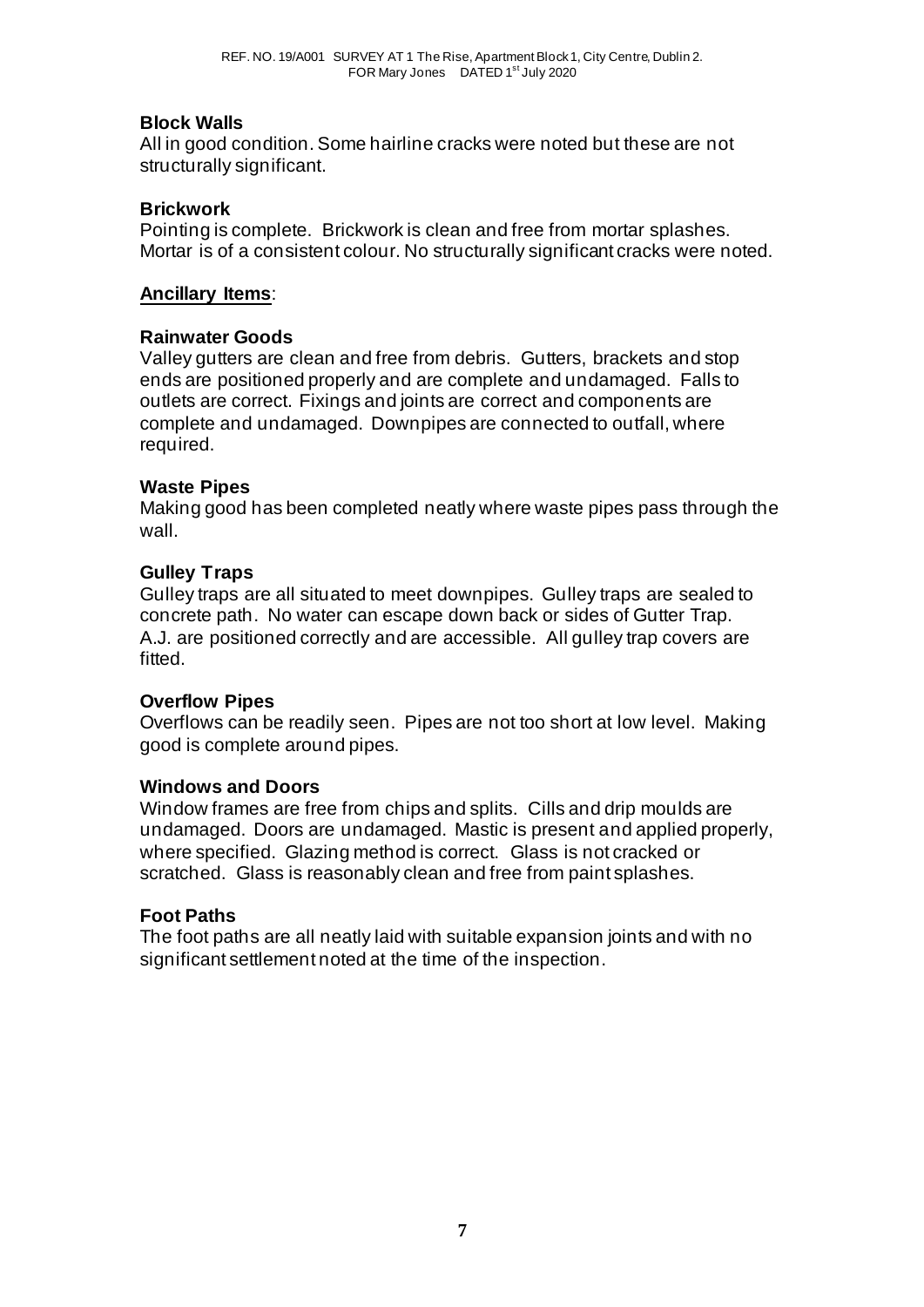# **INTERIOR SURVEY**

## **Attic Space:**

## **Dividing Wall**

The dividing wall is full pointed and fire stopped to the underside of the roof line.

## **Underfelt/Sarking**

Underfelt is complete and generally in good condition. One tear was noted on the front roof slope near to the attic access hatch. This is not an immediate issue but if other works are being done in the attic space we recommend that the hole in the felt is repaired.

Underfelt is flashed properly around openings, soil stacks, ridge vents units etc.

## **Trussed Rafter Roofs**

Bracing and restraint strapping is complete and fixed adequately. Support is adequate. Tags are visible or trusses stamped.

## **Roof Ventilation**

Eaves ventilators are fitted where needed. Ventilation path is not blocked by insulation.

## **Insulation**

The insulation is 200mm thick which was adequate at the time of construction. Currently recommended thickness is 300mm. We recommend that an additional layer of insulation is added.

At both party walls there is a strip (approx 400mm wide) where no insulation was installed. We recommend that this area is insulated.

## **Tank and Pipe Insulation**

There is a PVC water tank in the attic space. The tank is adequately supported but it is low and just above ceiling level. We noted that the water pressure generally is poor. There is a pump on the system but this was not functioning on the day of our survey. If the water tank was raised it would improve the water pressure independently of the pump.

There is no insulation to the tank and no insulation to any of the water pipes from the tank and all of these are sitting above the insulation. We strongly recommend that the tank and the pipes are insulated.

There is no cover on the tank. We recommend that a proper purpose made cover is fitted. We noted that one of the vent ducts has fallen into the tank and needs to be removed (see comments below and photograph in annex)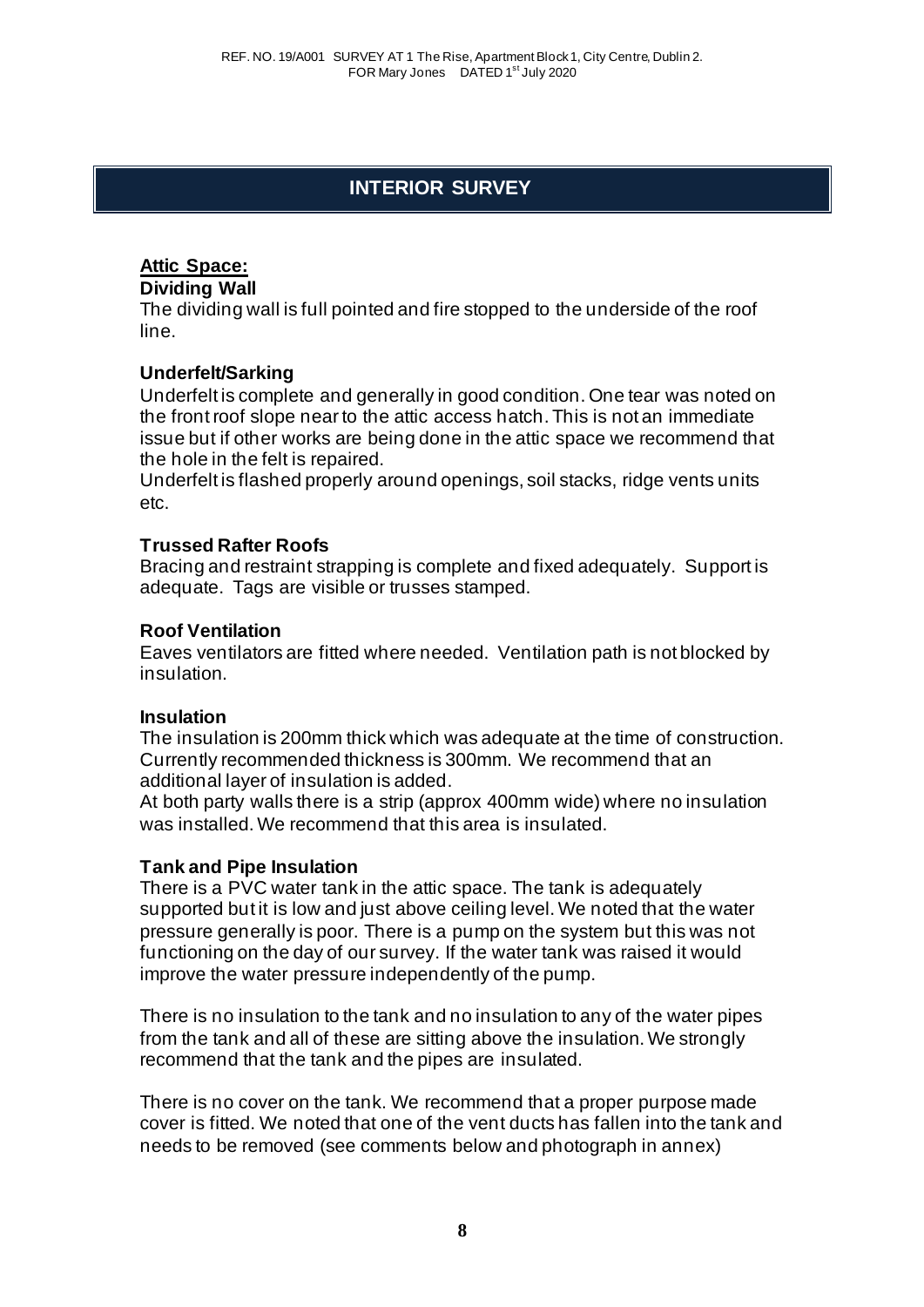## **Access to Roof Space**

Access hatch needs to be insulated. It is the correct size and fits the opening.

## **Vent Pipes**

There are 5 vent pipes in the attic space. The bathroom and the ensuite each have a mechanical extract fan. There is an extract fan over the cooking hob. There is a soil vent pipe from this apartment and this is the duct that has fallen into the water tank.

There is a fifth pipe within the attic space on the rear wall above the kitchen area. We noted that there is a boxed in duct in the corner of the kitchen and this is the duct that is above in the attic space. Our assessment is that this is a duct from the apartment below. If this pipe is coming from the apartment below then it should have a fire collar on the pipe at the floor level. This cannot be checked without major disruption. It is reasonable to assume that the fire collar is on the pipe and unless there is some other evidence we do not think it is necessary to check on this. However we recommend that the pipe in the attic space should have fire separation from the attic space of this apartment. This can be achieved by boxing in the pipe with fire proof materials. The pipe is tight against a block wall and hence this boxing in can be relatively easily achieved.

The ducting to all of the vents is poorly installed. As noted earlier one of the ducts has fallen down and is partly submerged in the water tank. The ducting from the duct that serves the ground floor apartment has fallen apart and the duct is venting into the attic space. There is a mixture of types of flexible ducting used, some of which is very poor quality. We would recommend that all of the flexible ducting from the five pipes is replaced with better quality flexible ducting and securely fixed so that there are no dips in the pipe from the ceiling level to the roof outlet point.

## **Roof Spaces**

Debris and rubbish has been removed.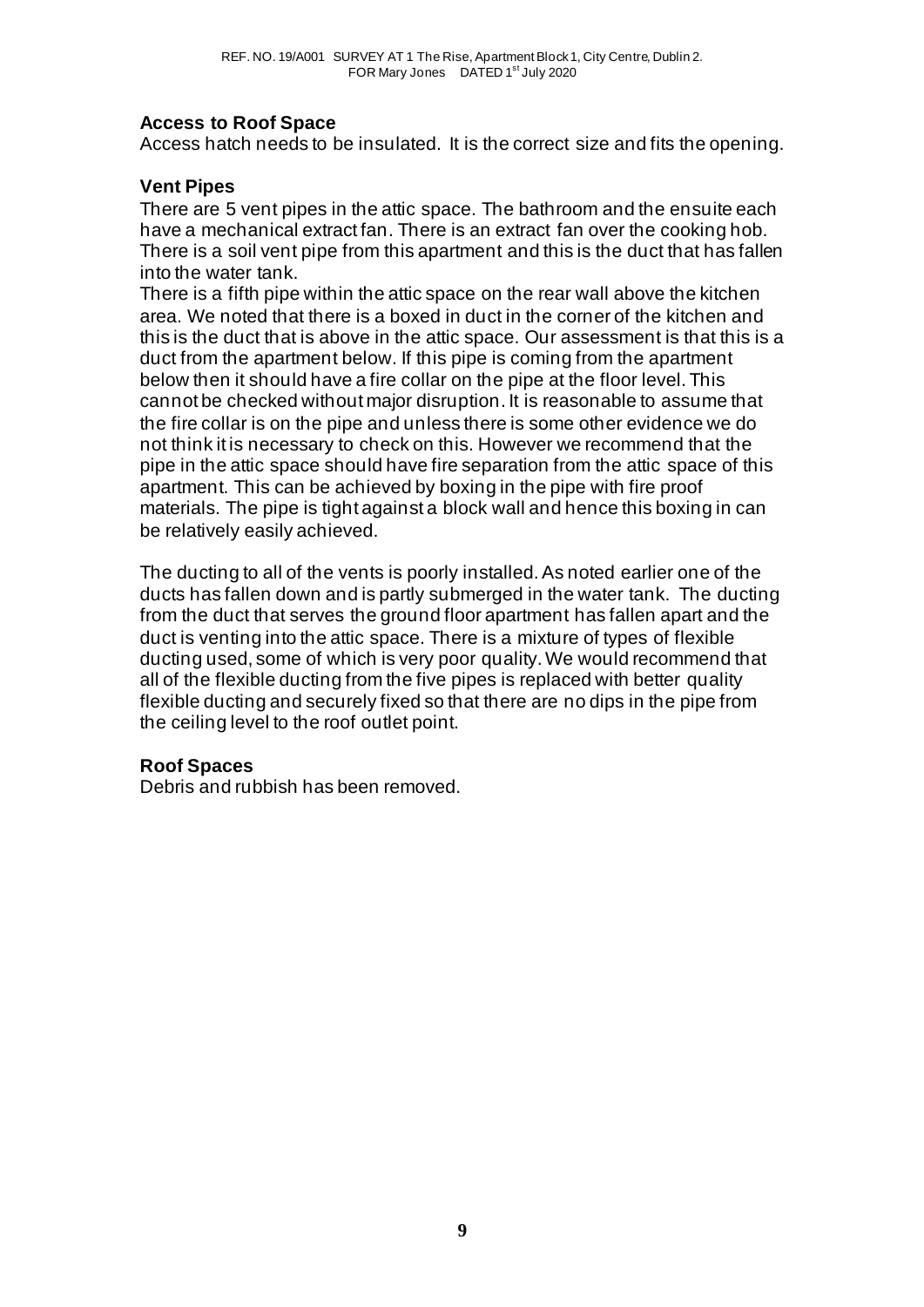## **INTERIOR GENERAL**

## **General**

Internally the apartment has an entrance hall, a Living Room cum Kitchenette, two bedrooms one of which has an ensuite and a bathroom.

The apartment has been recently redecorated and internally it is in reasonably good decorative condition.

## **Ceilings**

Ceilings are plaster board with a scim finish recently decorated and in good condition generally. Some marks are visible on the ceiling.

#### **External Walls**

Internally the external walls are dry lined with a painted plasterboard finish. There is no evidence of any structurally significant cracks and the walls are in good structural condition.

The walls are painted (or tiled in wet areas) and in good condition throughout.

#### **Internal Walls**

All internal walls are stud partitions with a plaster board finish. There is no evidence of structural cracks in the walls and the walls are in good condition.

#### **Floors**

The floor is a suspended concrete slab. The floors are covered with carpet/timber/tiles throughout.

Due to the floor covering we were not able to inspect the concrete floor directly. However we noted that there was no evidence of any structural issues with the floor. The floor is even and there are no significant dips or variations across the floors.

## **Windows**

Internally all window frames are in good condition. Opening sashes are opening and closing correctly. Some of the window handles are worn and need replacement. A seal on the outside of the balcony door needs to be repaired.

## **Doors & Frames**

Internal doors are hollow core timber flush panel doors. The doors are in good condition and are opening and closing smoothly.

## **Skirtings, Architraves etc.**

Woodwork is undamaged and reasonably free from defects. There are no significant gaps between the skirting boards and the floor.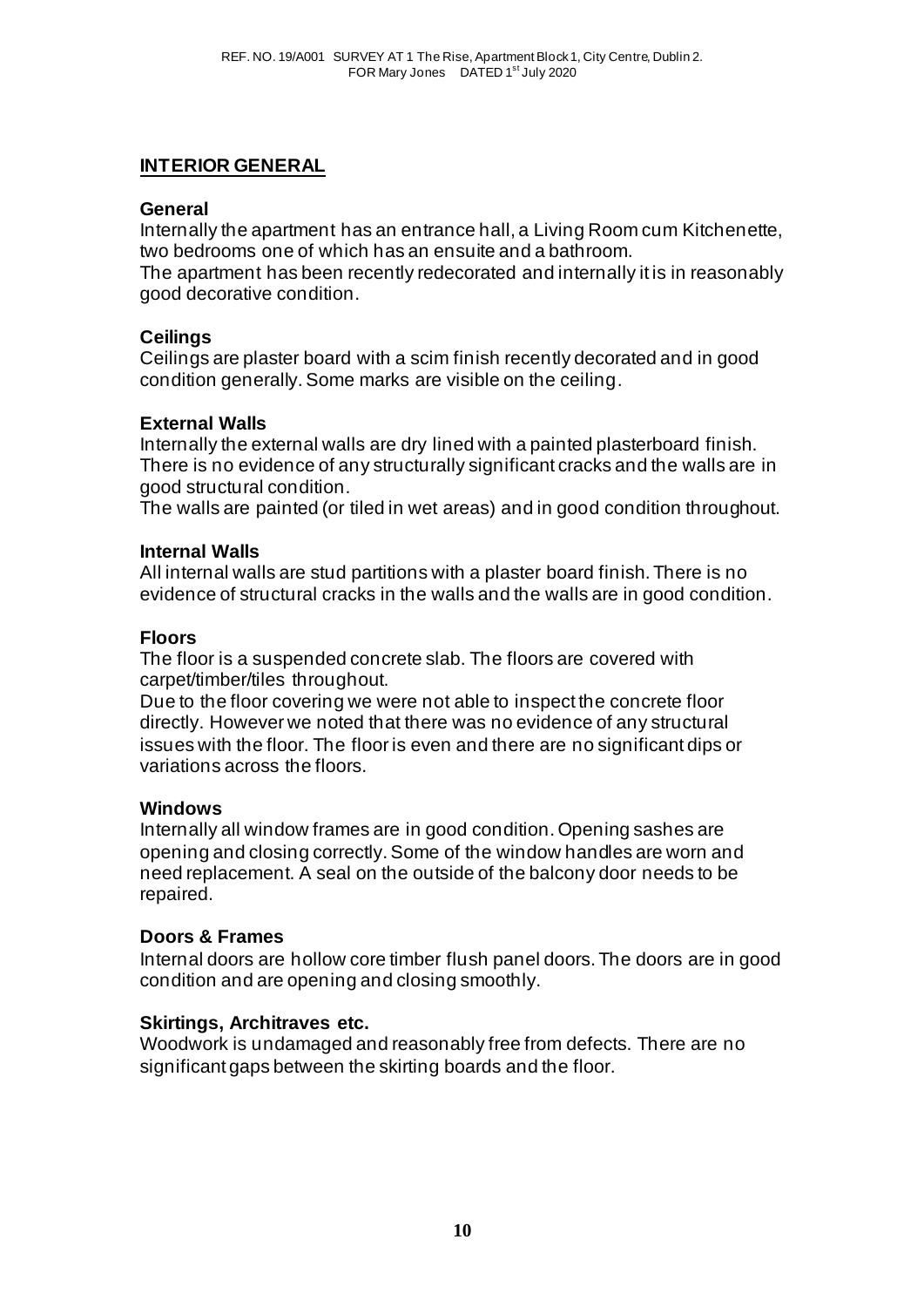## **Tiling**

There is ceramic floor tiling in the bathroom and in the ensuite. The finish around the edges, in particular against the wall, is poor and some additional grouting is required.

The walls over the shower and above worktop areas in the kitchen are tiled. All are in reasonable condition.

In general the tiling needs either a good cleaning or updating.

## **Kitchen Units**

The kitchen area is small with a number of floor and wall presses. The units are functional but worn and there are little bits of damage to most of the doors. Replacement of the kitchen units will probably need to be considered in the short to medium term.

It was noted that the kicker (piece that covers the legs and bottom of the units at floor level) is missing on both sides.

## **Ventilation**

Permanent ventilation openings are built into the window frames.

There are mechanical extractors in the bathroom and the ensuite. On the day of our survey neither fan was working. These fans need to be checked and it is important that they are working because there is no other ventilation of these spaces.

## **Sanitary Ware**

The bathroom includes a bath, a WC and a whb. The ensuite has a shower, whb and WC. The sanitary ware is in reasonable condition, no cracks or leaks were noted but it all needs a good cleaning. Plugs are missing to whb's. All sanitary ware is operating correctly with no evidence of leaks or blockages in the drainpipes.

## **Decoration**

All in good condition throughout.

## **General:**

## **Fireplaces**

Decorative fireplace with electrical coal effect fire in the Living Room. Not checked for operation.

## **Wardrobes**

Fitted wardrobes in each bedroom are in good condition.

## **Hot Press**

Pre-insulated cylinder and shelving are in good condition.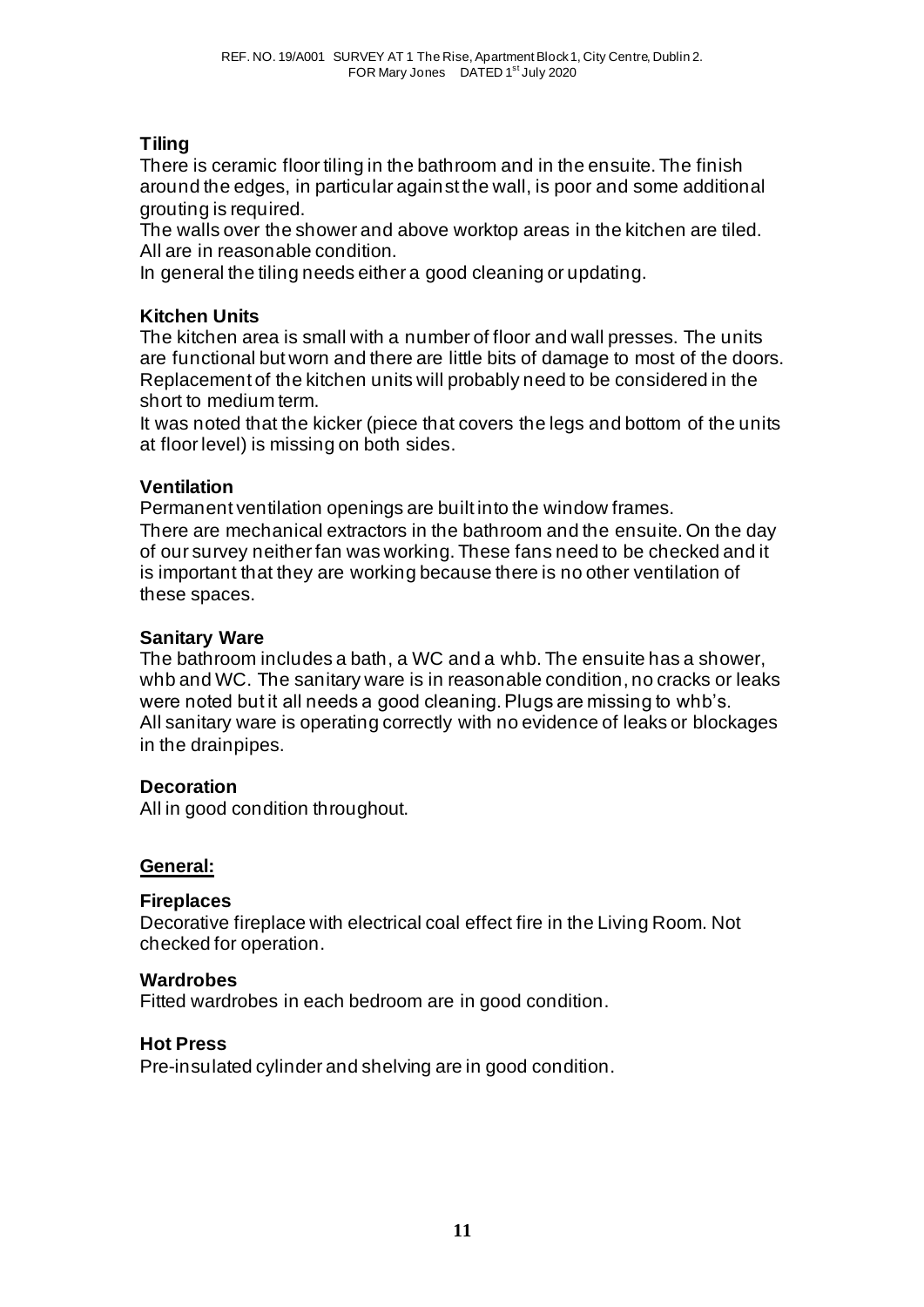# **SERVICES / OTHER SITE DETAILS**

## **Heating Systems:**

The heating system consists of a combination of electrical storage heaters and direct electrical heaters. The Living Room has storage heaters and the bedrooms have direct wall electrical heaters. The bathroom has a wall mounted electric fan heater.

The heating system was not operating at the time of our inspection and as such we can make no comments as to its effectiveness and efficiency. We would recommend having the system serviced and checked by a registered maintenance firm on taking over this property.

## **Electrical:**

This inspection does not extend to any element of the electrical system. Checking of this needs to be carried out by a RECI certified electrician.

## **Plumbing:**

While the survey does comment on the plumbing fittings in the bathrooms this is not a survey of the overall plumbing system of the dwelling. This inspection does not extend to any element of the pipe work or mechanical fittings. Checking of this needs to be carried out by a certified plumbing contractor.

## **Smoke Detectors**

Detectors are installed. There is a detector and an alarm bell that are part of the main fire detection system for the apartment block. These are connected to the main fire panel located at the entrance door on the ground floor. The maintenance and servicing of these is part of the management company responsibility.

In addition to these there is a smoke alarm for the apartment itself which is not connected to the general fire alarm. This detector is the responsibility of the apartment owner. In this apartment the owners fire detector is unserviceable and needs maintenance.

## **Drainage**

The drainage is connected to the Local Authority mains. The drainage system is a management company responsibility and we did not carry out any inspection of the common drains. We did note that there are adequate manholes and access points in the vicinity of the block and that there was no evidence of any drainage problems.

## **Boundary Walls & Fences:**

Boundary walls are complete. We noted that the common areas are very well maintained and the overall appearance of the apartment block was very good.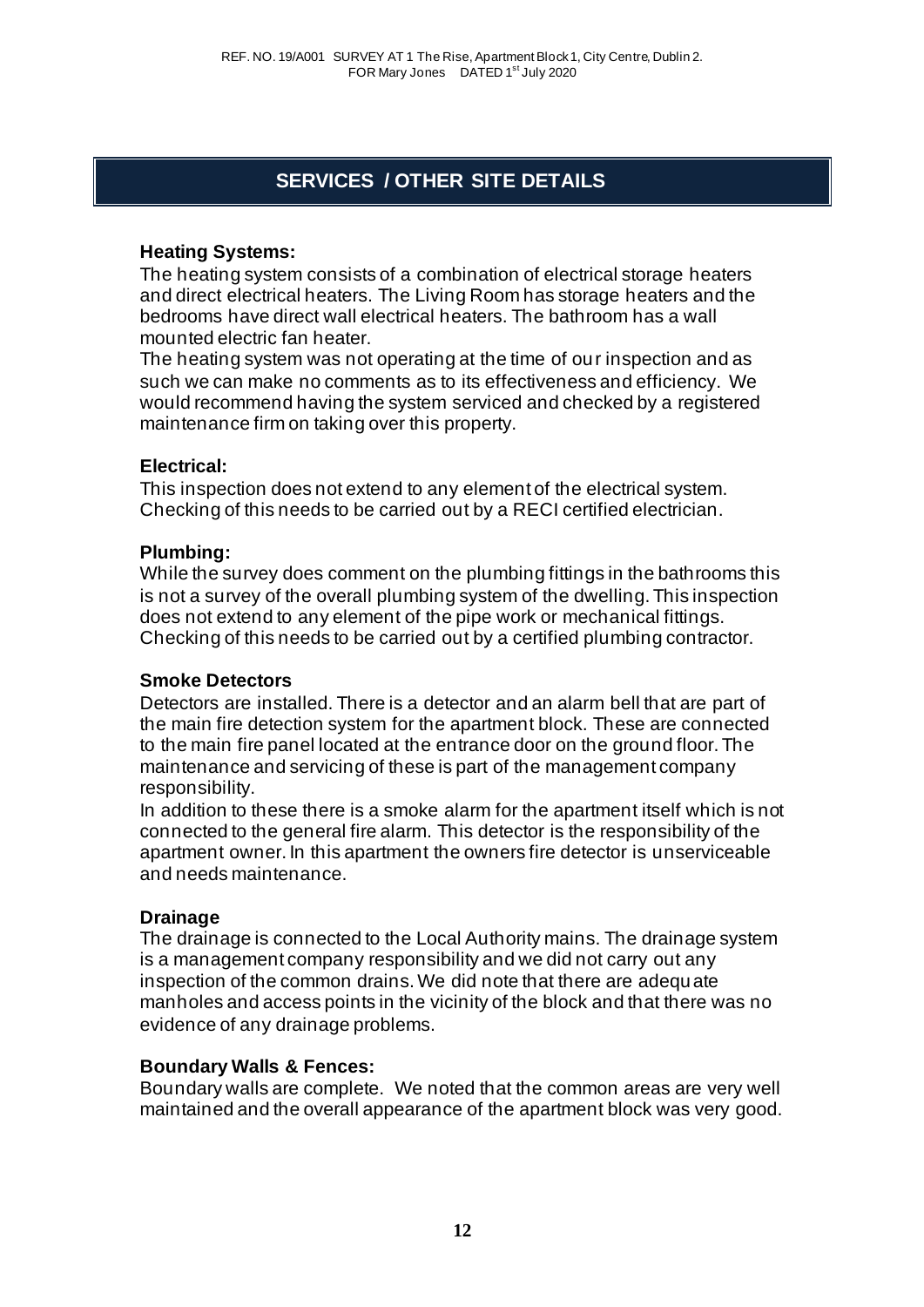## **CONCLUSIONS AND RECOMMENDATIONS**

#### **E1 Note.**

While the survey was carried out in as much detail as was possible without undergoing any destructive tests it must be pointed out that work covered up including foundations and wallplates were not inspected. The survey did not enable us to reach any conclusion regarding the presence of dry rot, wet rot, woodworm and/or beetle infestation therefore no responsibility will be accepted for such. Furthermore there is also the possibility of the nonapparent presence of the above defects.

**E2 Signature.**

**Signed:**

**Print Name:** Peter Conran

**Qualifications: BE C Eng MIEI** 

Date: 1st July 2020

## **CONOR FUREY & ASSOCIATES LTD. CONSULTING ENGINEERS**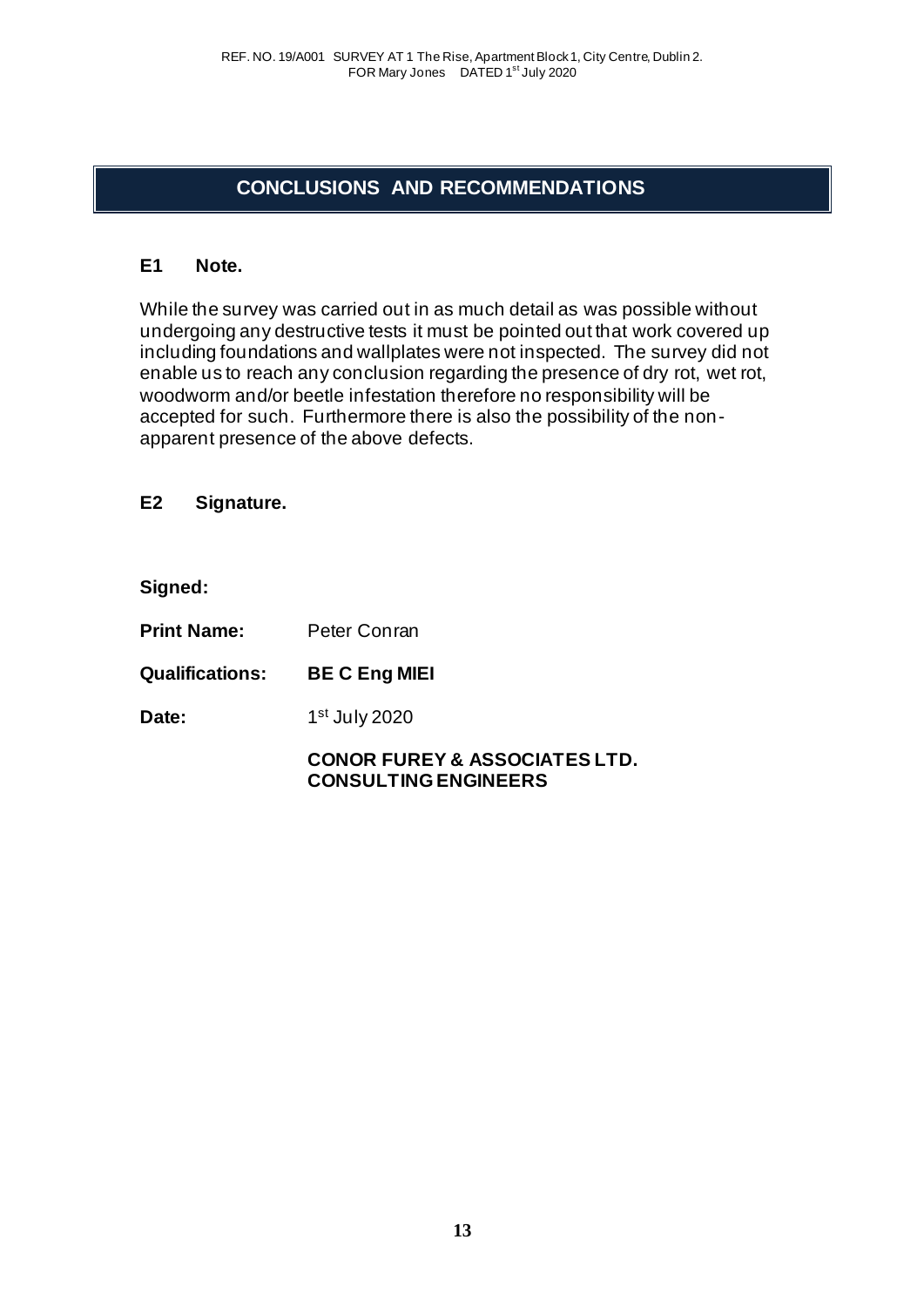# **F APPENDIX A - PHOTOGRAPHS**







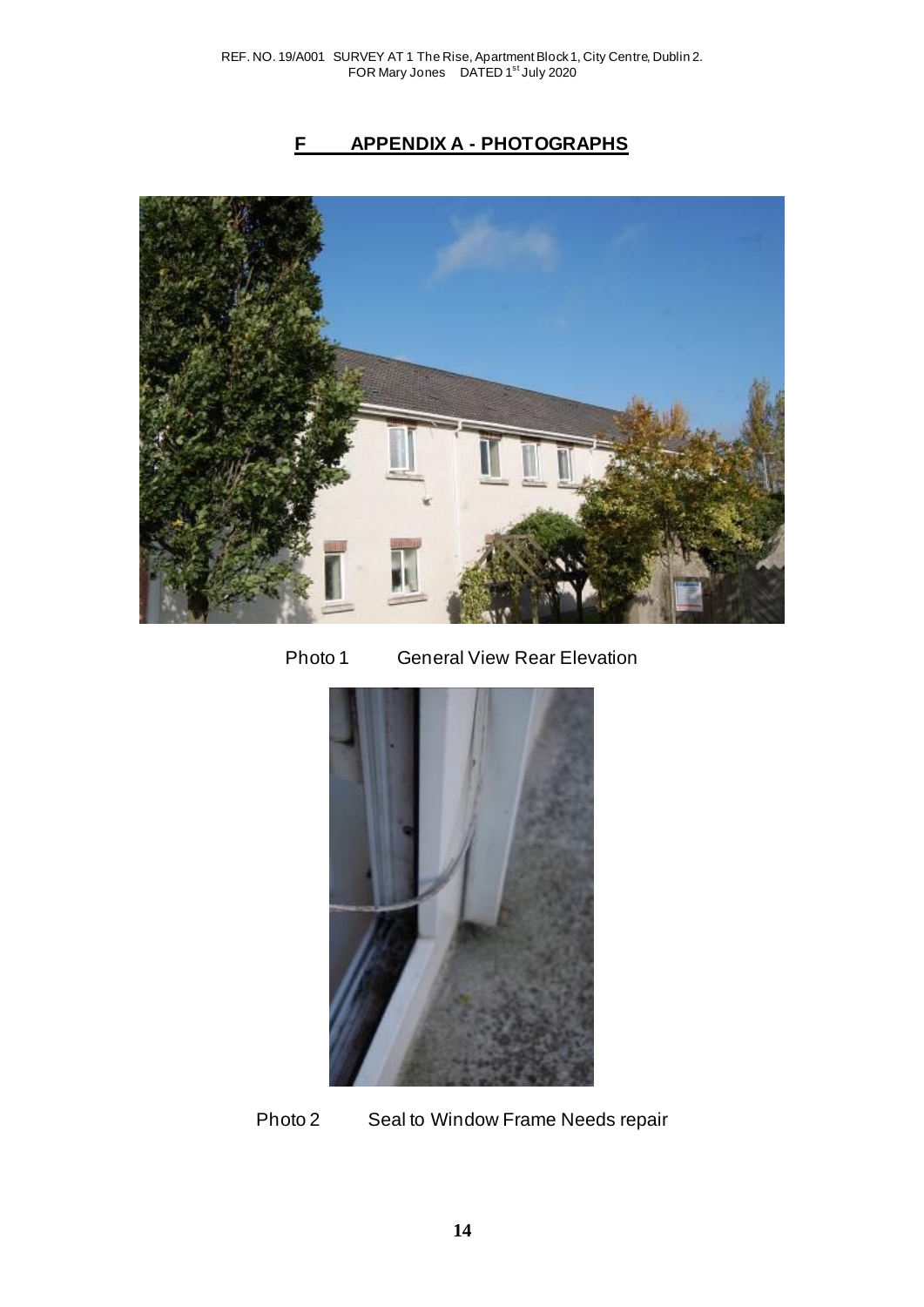

Photo 3 Marks on Ceiling Need to be Touched Up



Photo 4 Damage to Corners of Doors (typical)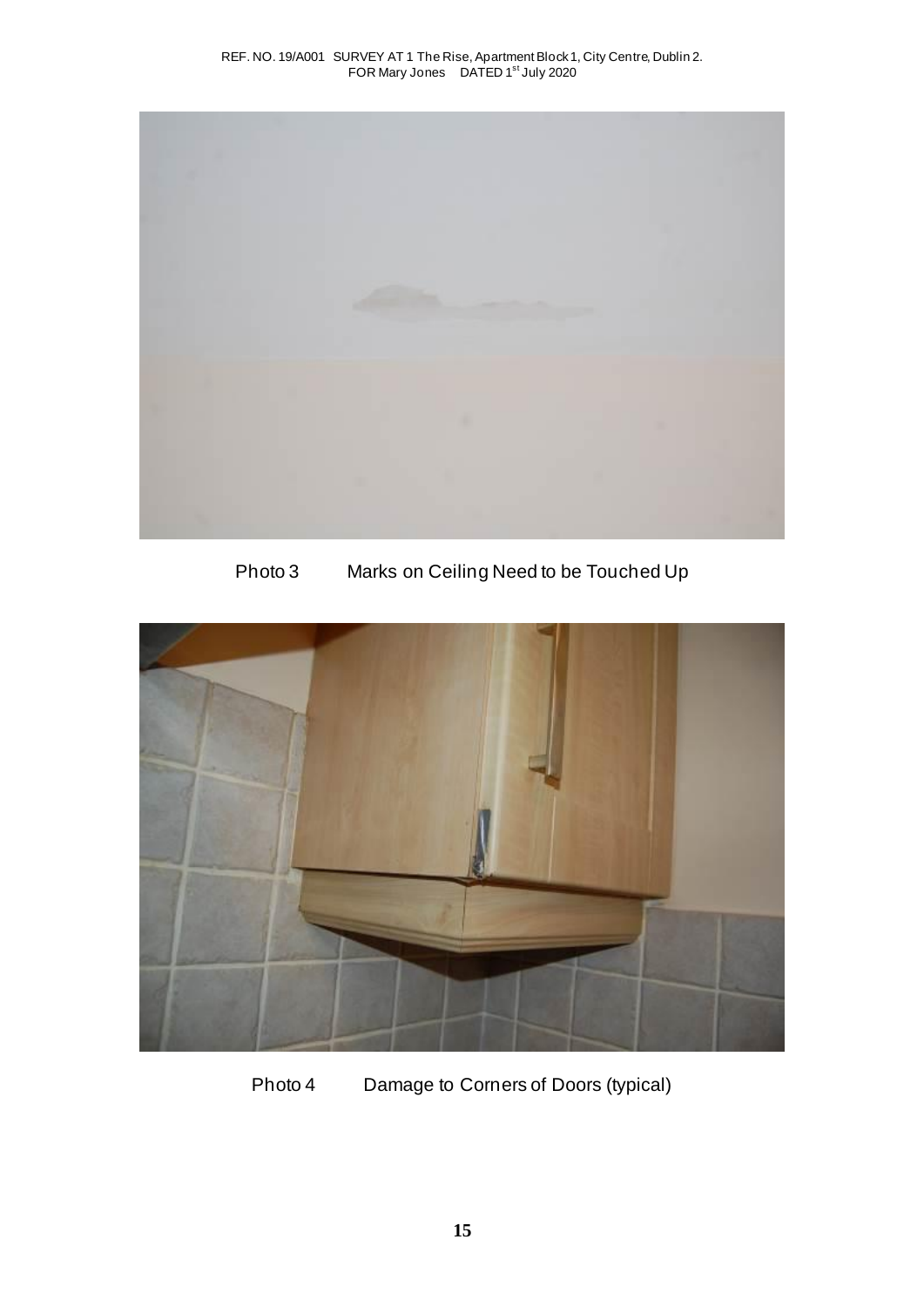

Photo 5 Tiles and Sanitary Ware need Cleaning/Upgrading



Photo 6 Apartment Fire Alarm to be Maintained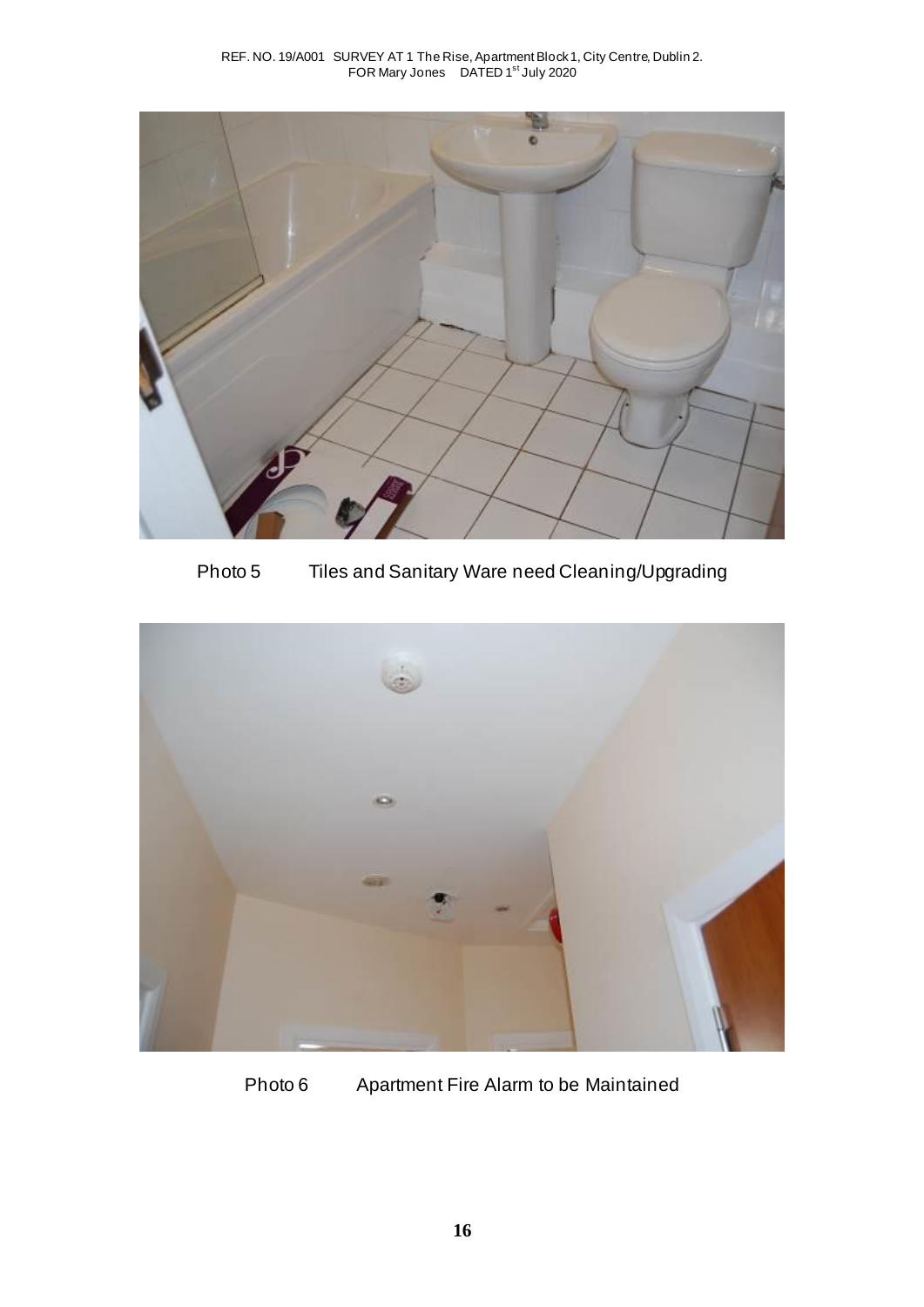

Photo 7 Ducting that has Fallen into the Water Tank and tank not Insulated



Photo 8 No Insulation to Water Pipes in Attic Space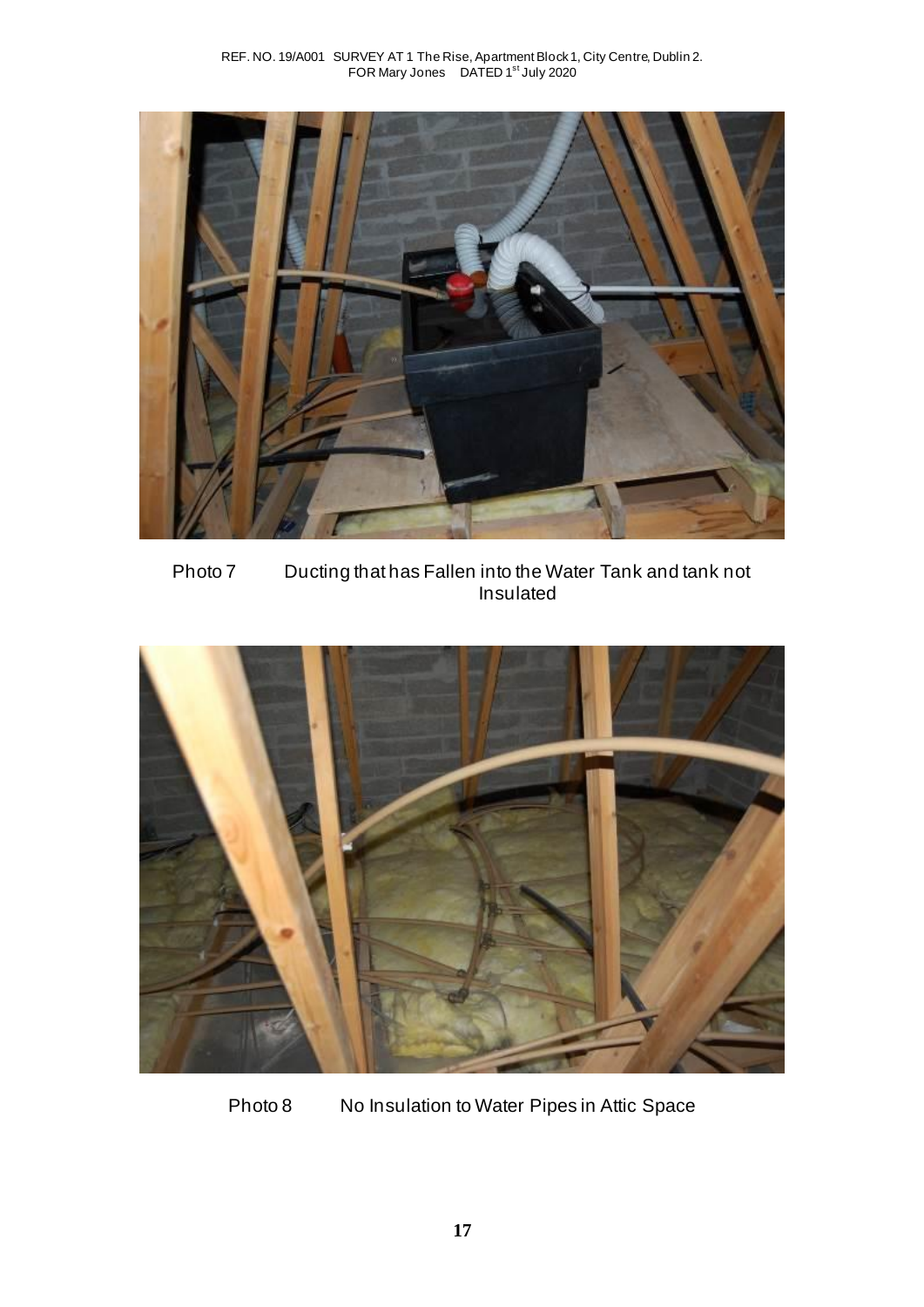

Photo 9 Tear in Felt to be Repaired



Photo 10 Strip near Party Wall with no Insulation (both sides)